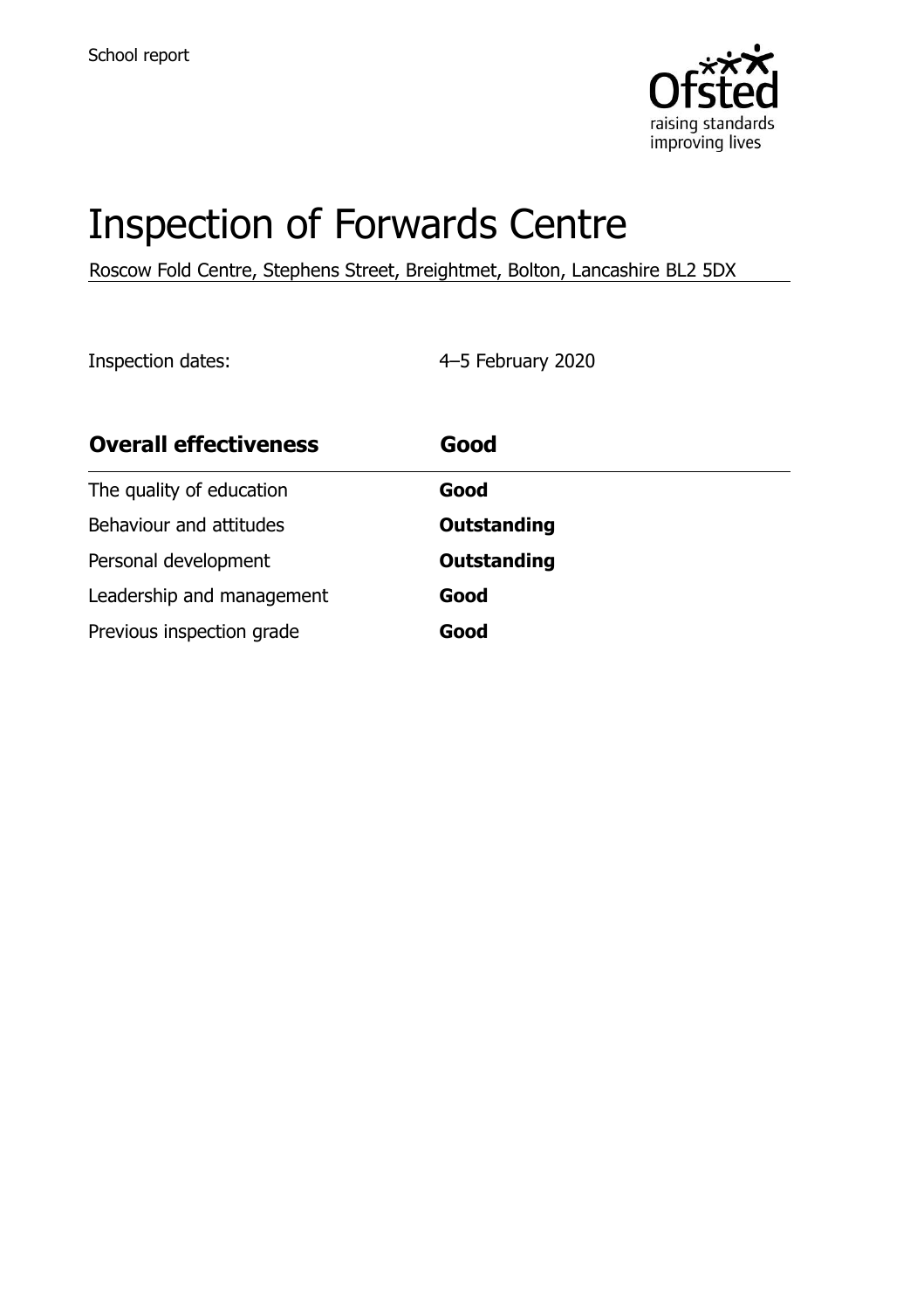

## **What is it like to attend this school?**

Forwards Centre is a calm, friendly and welcoming school where pupils develop a love of learning. Pupils often arrive in school with previous negative experiences of education. This is soon forgotten as pupils develop confidence in themselves and trust in the staff and the school.

Staff get to know every pupil very well. Staff have high expectations for every pupil in school. They take the time to understand and support pupils to succeed personally and academically. They work closely with parents and carers to ensure that all pupils achieve well.

Pupils are very happy in school. Their enthusiasm and joy of learning are visible around the school. Pupils we spoke with told us how proud they were of the badges, certificates and awards they had received.

The school helps pupils to learn to respect each other, and to be a good friend and help each other. This ensures that pupils' behaviour and attitudes to learning are excellent. Pupils and staff eat lunch together. At playtime, staff help pupils to enjoy team games and learn how to take turns. This close supervision keeps pupils safe. Staff manage any disagreements between pupils quickly. This ensures there is very little bullying in school.

#### **What does the school do well and what does it need to do better?**

The vast majority of pupils start school with gaps in their knowledge, especially in English and mathematics. Teachers carefully assess all pupils during the first four weeks in school. They provide well for those with special educational needs and/or disabilities (SEND). They plan learning to allow pupils to build the knowledge they need in these subjects to close any gaps. Pupils quickly catch up with their reading, writing and mathematics. The school curriculum has expanded over the last few years. Pupils now enjoy a wider range of subjects, including science, history and geography. The way teachers plan and sequence learning in these subjects is not as well developed as in English and mathematics. Leaders are doing something about this.

Every pupil has their own set of targets. These reflect their social, emotional and mental health needs. They help pupils to learn well as they progress through the curriculum, especially in English and mathematics. Parents talked about how their children's behaviour and learning had improved since starting at Forwards Centre.

Pupils achieve well in school. A very large number of them successfully move back into mainstream school or specialist provision. A well-structured transition plan with the new school makes sure that pupils continue to thrive and achieve well after they move on.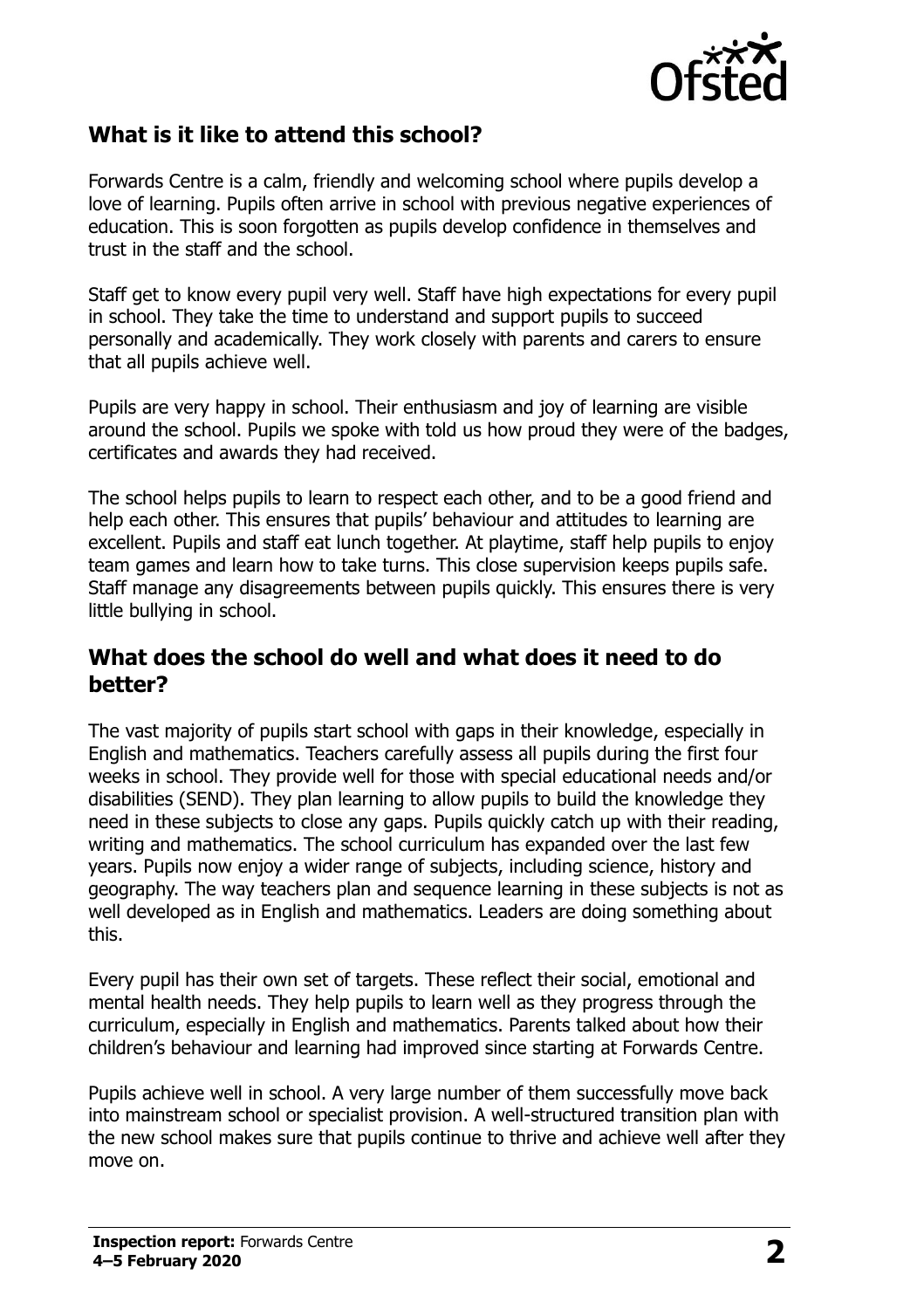

Reading is very important across the school. Teachers have chosen fiction and nonfiction books that will hook pupils in and inspire a love of reading. Teachers assess every pupil so that they know exactly how to improve pupils' knowledge of reading and comprehension. Younger pupils learn phonics in a planned programme. There are lots of opportunities to read. All this has strongly improved pupils' reading ability.

The school's work to enhance pupils' wider experiences is exceptional. Skilled staff plan activities and use resources to help and support pupils' personal development. Activities include visits to museums, theatres and places of worship. Parents who spoke with us were overwhelmingly positive about the opportunities the school provides.

Pupils' behaviour and their attitudes to learning are outstanding. Staff are very good at spotting the reason behind a pupil's specific behaviour. This allows them to make any changes they need to, so that pupils' anxieties reduce. Pupils can then join in with the learning that is taking place and enjoy it.

Leaders provide opportunities for staff to undertake different types of training to enable them to support pupils' emotional and mental health needs. They also help staff to improve as leaders in their subjects. The staff who spoke with us all agreed that they enjoyed working at the school. They said that they are very well supported by school leaders, trustees and governors.

## **Safeguarding**

The arrangements for safeguarding are effective.

There is a strong culture of safeguarding in the school. Staff training is thorough and up to date. Staff are highly vigilant and quick to notice any changes in pupils' behaviour or emotions that may indicate a cause for concern.

The safeguarding team is quick to respond to any concerns, including referrals to agencies outside school if needed. Pupils and families are also very well supported through the early help process. Leaders work closely with all partner schools and agencies to ensure that pupils continue to be safe when they move to their new school.

## **What does the school need to do to improve?**

## **(Information for the school and appropriate authority)**

■ Leaders are establishing an ambitious and well-sequenced curriculum, but this is not fully in place. The new subjects that have been introduced into the curriculum are still in the early stages of development. Subject leaders are receiving support through the multi-academy trust because they do not have strong enough subject knowledge. Consequently, pupils do not know as much as they should across all subjects. Leaders need to ensure that they plan and sequence all subjects across the school to allow pupils to know more, remember more and achieve well.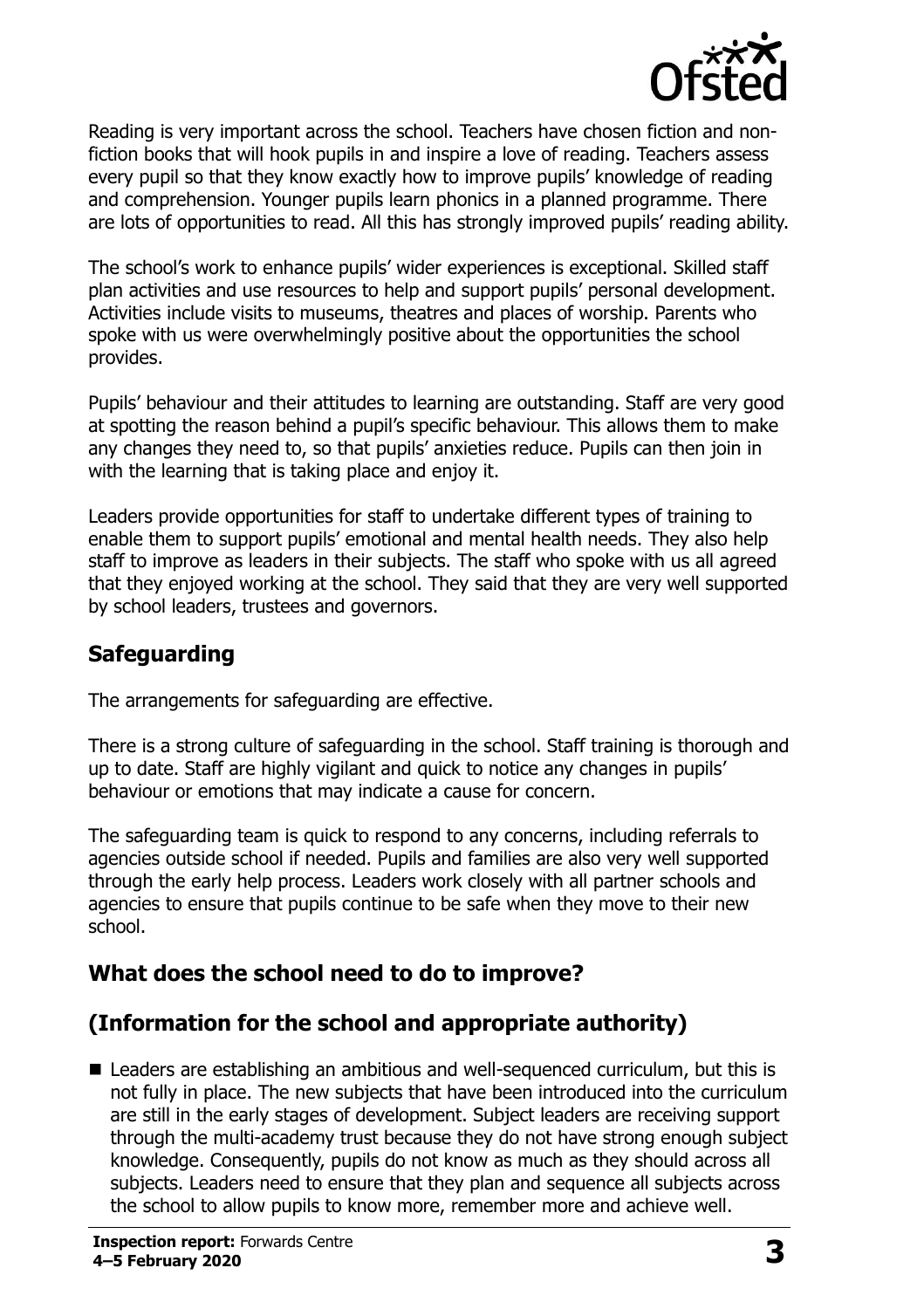

■ The school's curriculum is not yet sufficiently coherently planned and sequenced in some subjects. However, it is clear from the actions that leaders have already taken to plan next year's curriculum and train staff in how to deliver it that they are in the process of bringing this about.

### **How can I feed back my views?**

You can use [Ofsted Parent View](http://parentview.ofsted.gov.uk/) to give Ofsted your opinion on your child's school, or to find out what other parents and carers think. We use Ofsted Parent View information when deciding which schools to inspect, when to inspect them and as part of their inspection.

The Department for Education has further quidance on how to complain about a school.

If you are the school and you are not happy with the inspection or the report, you can [complain to Ofsted.](http://www.gov.uk/complain-ofsted-report)

### **Further information**

You can search for [published performance information](http://www.compare-school-performance.service.gov.uk/) about the school.

In the report, '[disadvantaged pupils](http://www.gov.uk/guidance/pupil-premium-information-for-schools-and-alternative-provision-settings)' refers to those pupils who attract government pupil premium funding: pupils claiming free school meals at any point in the last six years and pupils in care or who left care through adoption or another formal route.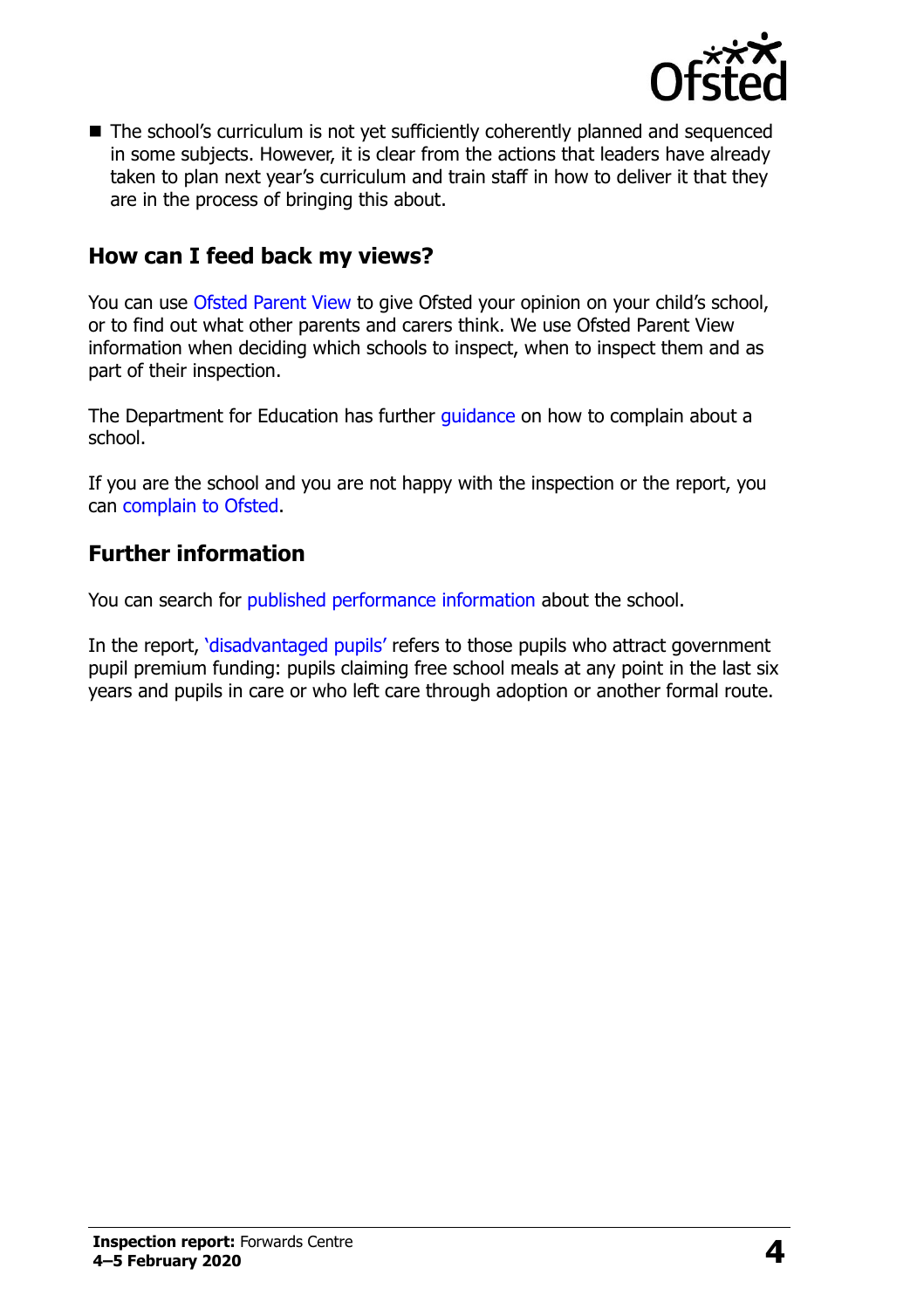

## **School details**

| Unique reference number             | 142702                                  |
|-------------------------------------|-----------------------------------------|
| <b>Local authority</b>              | <b>Bolton</b>                           |
| <b>Inspection number</b>            | 10122018                                |
| <b>Type of school</b>               | Alternative provision                   |
| <b>School category</b>              | Academy alternative provision converter |
| Age range of pupils                 | 6 to 11                                 |
| <b>Gender of pupils</b>             | Mixed                                   |
| Number of pupils on the school roll | 41                                      |
| <b>Appropriate authority</b>        | Board of trustees                       |
| <b>Chair of trust</b>               | <b>Keith Davies</b>                     |
| <b>Headteacher</b>                  | <b>Christopher Fielding</b>             |
| Website                             | www.boltonimpacttrust.org.uk            |
| Date of previous inspection         | 9 January 2019                          |

## **Information about this school**

- The school provides short-term provision for pupils who are not in school due to permanent exclusion or for social, emotional and mental health reasons. Some pupils are dual rolled with a mainstream school.
- The school does not use alternative provision.

## **Information about this inspection**

We carried out this inspection under section 5 of the Education Act 2005.

- We held discussions with the executive principal, headteacher, subject leaders, teachers, other members of staff and members of the governing body, including the chair. We met with two representatives of the local authority and two representatives of local referring schools. These discussions considered the quality of education, the wider experiences of pupils at the school (including personal development, aspects of pupils' behaviour and attitudes to learning) and leadership and management. We met with five parents.
- In considering the quality of education, we concentrated on reading, science and mathematics in depth. We also looked at history, geography, English and music.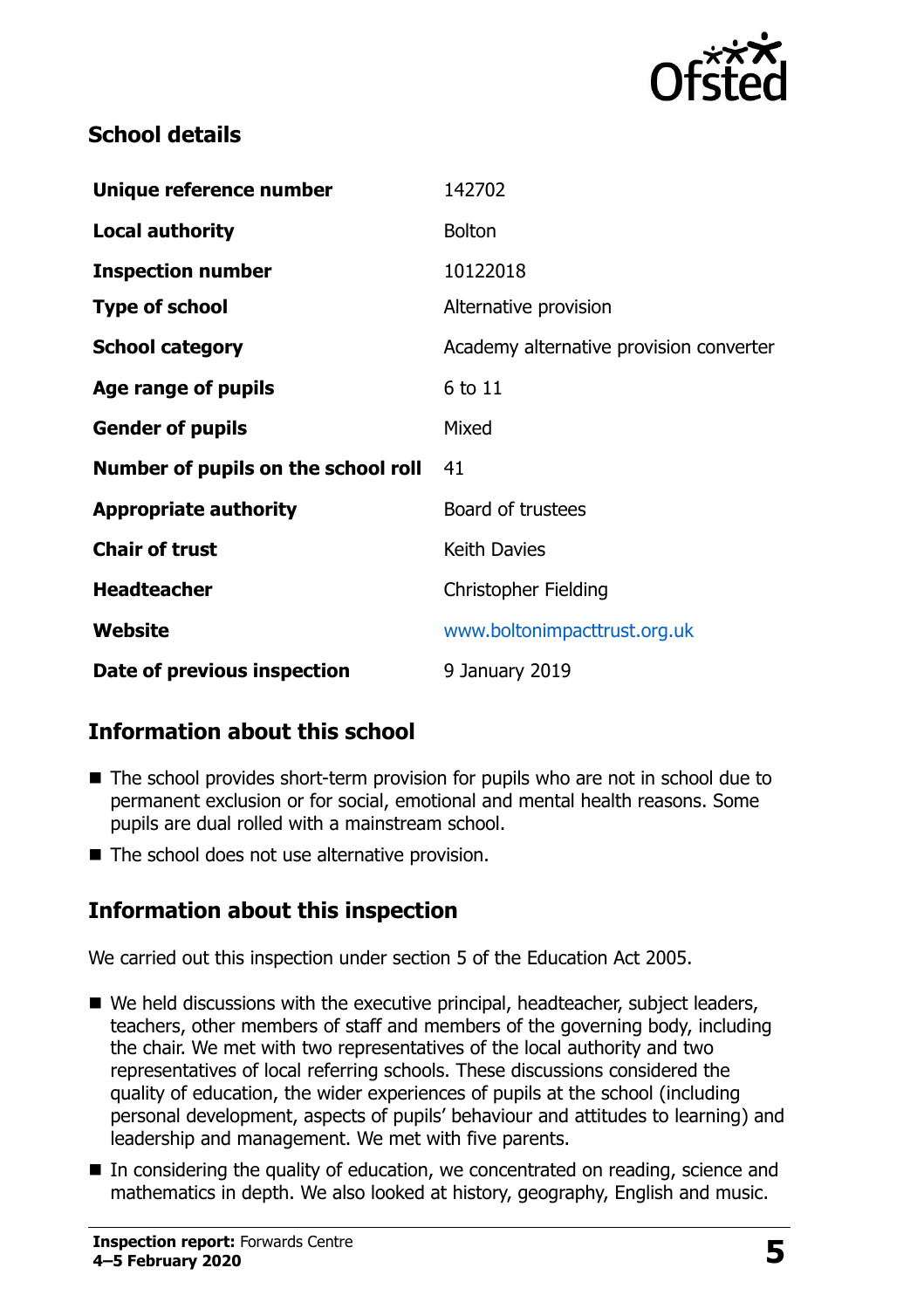

We discussed the arrangements for the curriculum and teaching with the executive principal, headteacher, subject leaders, teachers and learning mentors. We visited lessons and talked with pupils about what they had been learning. We looked at pupils' workbooks and evidence of learning in these subjects.

- We spoke to staff, governors, parents and pupils about how the school keeps pupils safe. We examined the single central record of the checks undertaken to make sure that staff are suitable to work in school. We reviewed the school's safeguarding policy and looked at safeguarding records.
- We spoke to pupils, parents and staff about the wider curriculum, including the school's work to enhance pupils' spiritual, moral, social and cultural development. We also spoke to them about the school's work to support pupils' social, emotional and mental health needs.

#### **Inspection team**

Julie Bather, lead inspector Ofsted Inspector

Jane Holmes **Districts** Ofsted Inspector